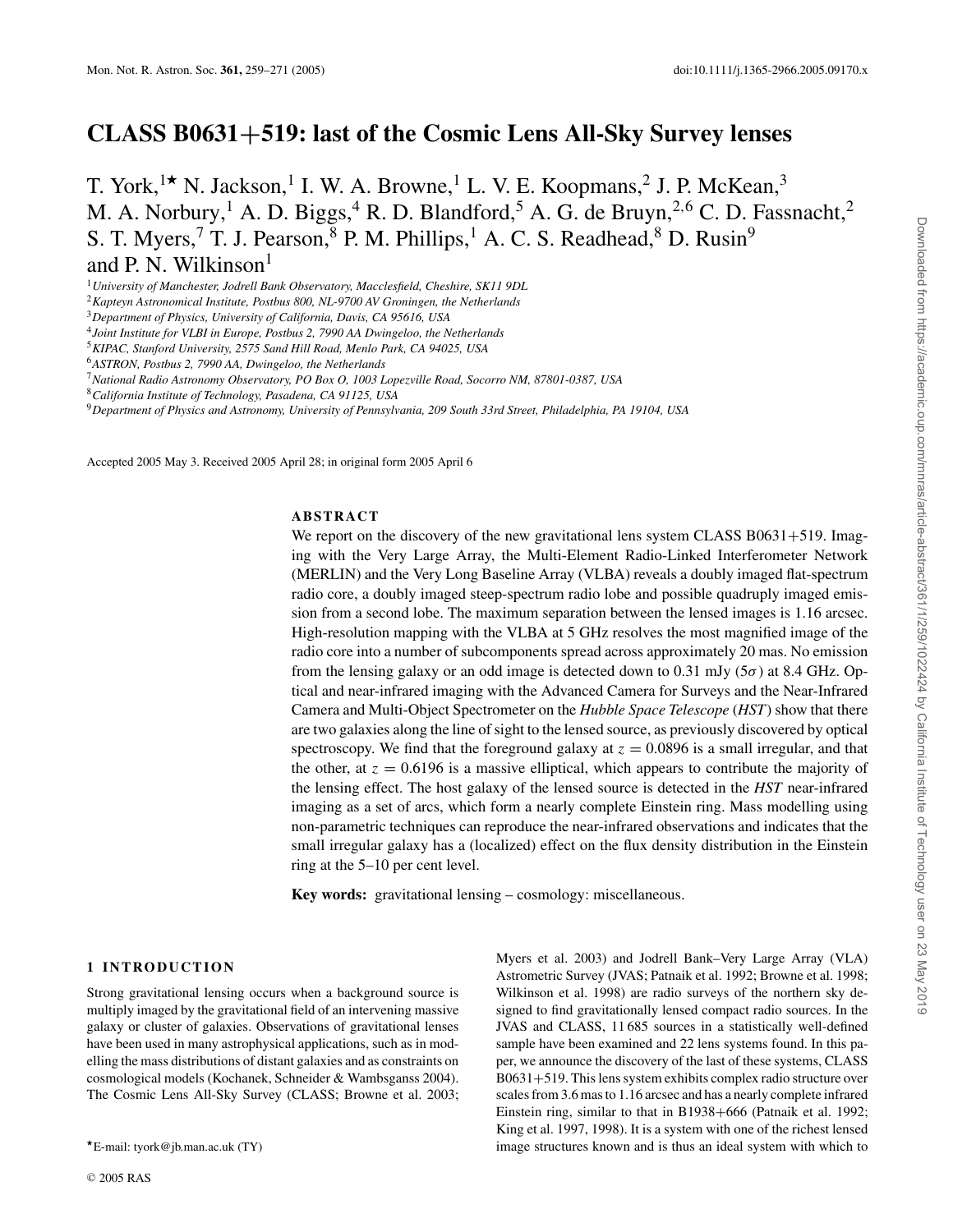probe the mass properties of the lensing galaxy.  $B0631+519$  is a member of the CLASS statistically complete sample.

In Section 2, we discuss radio observations of B0631+519 made using the VLA, the Very Long Baseline Array (VLBA) and the Multi-Element Radio-Linked Interferometer Network (MERLIN; Thomasson 1986). In Section 3 we present optical and near-infrared images taken with the William Herschel Telescope (WHT) and the *Hubble Space Telescope* (*HST*). In Section 4 we consider the data in the context of the lens hypothesis and test some simple lens models, and in Section 5 we conclude by discussing the future priorities for work on this lens.

# **2** RADIO OBSERVATIONS

As described in Myers et al. (2003) and Browne et al. (2003), potential lens candidates from the CLASS are tested by observing them with a range of angular resolutions and at several different frequencies. If the supposed multiple images in a lens candidate are found to have very different surface brightnesses at any angular resolution, the lens hypothesis can usually be rejected immediately, because lensing preserves surface brightness. In CLASS, candidates discovered with the VLA are observed with higher resolution using MERLIN, and, if not eliminated at this stage, are reobserved with even higher resolution using the VLBA. Accordingly, radio observations of B0631+519 have been made over frequencies ranging from 1.7 to 15 GHz, with angular resolutions from 3.6 to 236 mas. The observations are summarized in Table 1.

# **2.1 VLA**

B0631+519 was observed at 8.4 GHz on 1994 March 05 and 1999 August 03. The 1999 observation was a follow-up to the 1994 snapshot observation and had almost five times its sensitivity (Table 1). The snapshot was made using a bandwidth of 50 MHz, and 3C 48 was used to set the flux density scale; the follow-up observation used a bandwidth of 100 MHz, and the flux density scale was set using 3C 147.

All VLA observations of B0631+519 were made with the VLA in 'A' configuration, and were calibrated using AIPS – the National Radio Astronomy Observatories (NRAO) Astronomical Image Processing System – and mapped with the Caltech difference mapping program DIFMAP (Shepherd 1997). Model component positions and flux densities from the VLA observations are displayed in Table 2.

The deconvolved map from the 1999 follow-up observation is shown in Fig. 1. We label the detected radio components as shown in Fig. 1. Components A1 and B are separated by 1.15 arcsec at a position angle (PA) (from brightest to dimmest source) of  $+135^\circ$ , and the A1 : B flux density ratio is 8 : 1. Components A1, A2 and B are unresolved. Component X is a knot of elevated surface brightness

Table 1. Radio observations made of B0631+519 to date.

**Table 2.** Model components from radio observations of B0631+519 with the VLA. All position offsets are relative to A1. The 8.4-GHz flux densities and positions are derived from the 1999 follow-up data, not the 1994 discovery data. Non-detections are quoted at the  $5\sigma$  level throughout this paper. Errors on positions of Gaussian model components are estimated by dividing the beam size by the peak signal-to-noise ratio (SNR). Errors on flux densities are assumed to be subject to a 5 per cent random error in absolute flux density calibration at 8.4 GHz and a 10 per cent error at 15 GHz.

| Component      | Frequency | Position offsets (mas)       | Flux density                 |                                  |
|----------------|-----------|------------------------------|------------------------------|----------------------------------|
|                | (GHz)     | $\triangle$ RA               | $\triangle$ Dec.             | (mJy)                            |
| A <sub>1</sub> | 8.4       | $+0 \pm 1$                   | $+0 \pm 1$                   | $34.3 \pm 1.7$                   |
| A <sub>2</sub> | 15<br>8.4 | $+0\pm 2$<br>$-297 \pm 10$   | $+0\pm 2$<br>$-300 \pm 10$   | $29.6 \pm 3$<br>$2.2 \pm 0.1$    |
| B              | 15<br>8.4 | $+819 \pm 5$                 | $-819 \pm 5$                 | ${<}1.8$<br>$4.2 \pm 0.2$        |
| X              | 15<br>8.4 | $+813 \pm 19$<br>$-114 + 33$ | $-805 \pm 19$<br>$-754 + 33$ | $3.95 \pm 0.4$<br>$0.98 \pm 0.1$ |
| Y              | 15<br>8.4 | $+577 \pm 70$                | $+81 \pm 70$                 | ${<}1.8$<br>$0.2 \pm 0.1$        |
|                | 15        |                              |                              | ${<}1.8$                         |

embedded in the jet- or arc-like feature that branches to the south of A2. There is some extended emission visible on the opposite side of A1 from X, which we label Y, although the detection is marginal (about 2.3 $\sigma$ ). The total flux density in the model is 42 $\pm$ 2 mJy (where we have assumed 5 per cent errors on absolute flux density measurements from the VLA at 8.4 GHz).

In the snapshot A1, A2 and B were detected, while X and Y were not. The snapshot shows an A1: B flux density ratio of about 7: 1, and a total flux density from the candidate of  $46 \pm 2$  mJy. This is 10 per cent higher than the equivalent quantity in the followup map. The discrepancy might be accounted for by uncertainty in the absolute amplitude calibration between the 1994 and 1999 observations, but it could also indicate that the source is variable. The mean size of the synthesized beam varies by less than 3 mas between the two (uniformly weighted) maps, or by 2 per cent in area, so it is unlikely that 10 per cent of the emission has been resolved out in one map with respect to the other. The A1 : B flux density ratio also changes by 16 per cent between the two observations, which is hard to reconcile with a global miscalibration of the amplitude scale. The signal-to-noise ratios on A1 and B were at least 10 in all VLA observations.

A further observation of B0631+519 was made with the VLA at 15 GHz on 1999 July 02 for 354 s, with a bandwidth of 100 MHz. The amplitude scale was set with observations of 3C 286. The deconvolved, naturally weighted map is shown in Fig. 2. The total flux density detected at 15 GHz is  $34 \pm 3$  mJy, and the A1 : B flux density ratio is 7.5 : 1. Both A1 and B are unresolved by the

| Date             | Instrument    | Frequency | Integration      | Map residual noise             | Mean beam size |
|------------------|---------------|-----------|------------------|--------------------------------|----------------|
| observed         |               | (GHz)     | time             | $(\mu Jv \, \text{beam}^{-1})$ | (mas)          |
| 1994 March 05    | <b>VLA</b>    | 8.4       | 16s              | 410                            | 234            |
| 1999 July 02     | <b>VLA</b>    | 15        | 354 s            | 360                            | 142            |
| 1999 August 03   | <b>VLA</b>    | 8.4       | 510 s            | 86                             | 236            |
| 1999 December 10 | <b>VLBA</b>   | 1.7       | 1.4h             | 130                            | 8              |
| 2001 March 21    | <b>VLBA</b>   | 5         | 1.7 <sub>h</sub> | 82                             | 3.6            |
| 2001 July 07     | <b>MERLIN</b> | 5         | 19 h             | 120                            | 52             |
| 2002 December 01 | <b>VLBA</b>   | 1.7       | 7.8 h            | 64                             | 9              |
| 2003 March 01    | <b>MERLIN</b> | 1.7       | 20 <sub>h</sub>  | 62                             | 173            |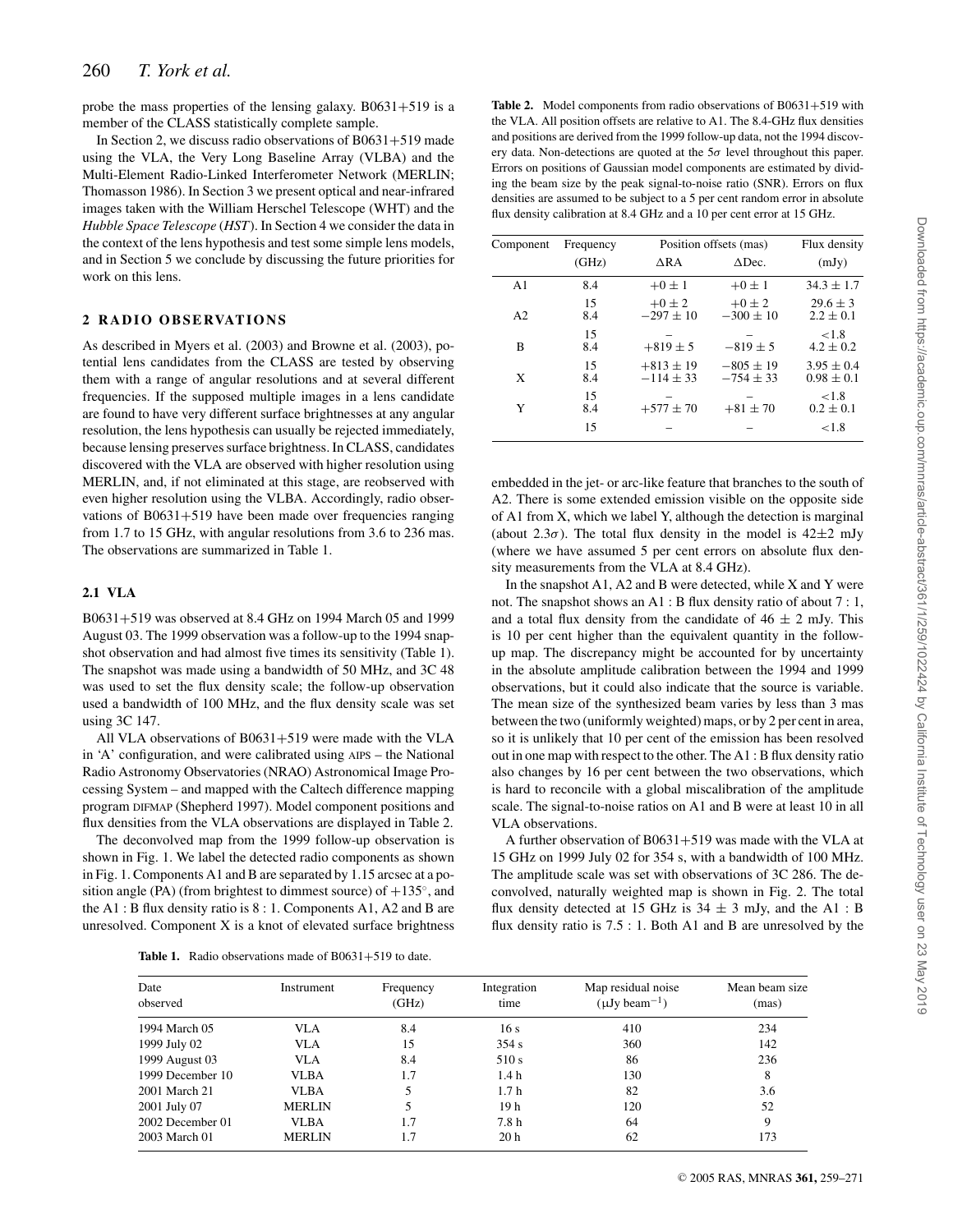

**Figure 1.** Radio map of the VLA 8.4-GHz data taken on 1999 August 03. The rms noise in the residual map is 86  $\mu$ Jy beam<sup>-1</sup>. The data are naturally weighted. The synthesized beam is sized  $250 \times 223$  mas<sup>2</sup> with the major axis oriented along a PA of −17°.5. The lowest contours are plotted at −3 and 3 times the rms noise level; successive contours represent an multiplicative increase in surface brightness by a factor of 1.5, up to the highest contour level of 22.8 mJy beam−1. Component A1 is located at RA  $06^{\text{h}}$  35<sup>m</sup> 12° 31402, Dec. + 51° 57′ 01''8026 (J2000.0) as measured by the VLBA.



**Figure 2.** 15-GHz VLA data taken on 1999 July 02. The synthesized beam is  $152 \times 132$  mas<sup>2</sup> oriented with the major axis at a PA of  $+26°$ , and the rms noise in the residuals is 360  $\mu$ Jy beam<sup>-1</sup>. The data are naturally weighted. Contours are plotted as for Fig. 1; the highest contour value is 27.8 mJy beam−1.

VLA at this frequency. A2 is not detected, suggesting that it has a steeper spectral index than A1 and B.

# **2.2 MERLIN**

B0631+519 was observed at 5 GHz using MERLIN on 2001 July 07, over a period of 19 h. Telescope gains were calibrated using the source OQ208, and the observations were phase referenced to the source JVAS J0642+5247. All MERLIN data were reduced by initial amplitude calibration and flagging with the MERLIN D-programs, followed by phase and amplitude calibration and further flagging in AIPS. DIFMAP was used to map and self-calibrate the data. 3C 286 was used to set the flux density scale for all MERLIN observations. Model component positions and flux densities from the MERLIN observations are shown in Table 3.

The deconvolved 5-GHz map is shown in Fig. 3. Component B has been resolved into two components (B1 and B2). A1 and B1 appear compact, but A2 and B2 are slightly resolved. X and Y have been resolved out and there is no sign of the extended emission revealed by the 8.4-GHz VLA observations.

Additional MERLIN observations were made at 1.7 GHz on 2003 March 01. Phase referencing was carried out using the source J0636+5009. B0552+398 was used to calibrate the telescope gains. The newly upgraded 76-m Lovell Telescope was included in the interferometer network, allowing an rms noise level in the deconvolved map of 62µJy beam−<sup>1</sup> to be reached in 20 h. The deconvolved 1.7-GHz map is shown in Fig. 4. The map shows emission both to the west and east of image A1. We identify these regions of emission as low-frequency counterparts to components X and Y seen in the VLA data. B1 also develops an extension to the west, which we label Z.

#### **2.3 VLBA**

The VLBA was used to observe B0631+519 at 5 GHz on 2001 March 21 over a period of 1.7 h. Data were taken using four contiguous 8-MHz bands and a single hand of circular polarization. The observations were phase referenced using the calibrator source

**Table 3.** Radio components detected in B0631+519 with MERLIN. All position offsets are relative to A1. X is a large arc that is not well described by a single Gaussian component; the position quoted is an estimate for the centre of the feature. The integrated flux density of X was derived by summing within the  $3\sigma$  contour. We have assumed a 10 per cent absolute calibration error on flux densities from MERLIN. Position errors are estimated from the beam size divided by the peak SNR.

| Component      | Frequency | Position offsets (mas)     | Flux density               |                                 |
|----------------|-----------|----------------------------|----------------------------|---------------------------------|
|                | (GHz)     | ΔRA                        | $\triangle$ Dec.           | (mJy)                           |
| A <sub>1</sub> | 1.7       | $+0\pm 1$                  | $+0\pm 1$                  | $66.4 \pm 6.6$                  |
| A <sub>2</sub> | 5<br>1.7  | $+0\pm 1$<br>$-293 \pm 1$  | $+0 \pm 1$<br>$-313 \pm 1$ | $46.9 \pm 4.7$<br>$19 \pm 1.9$  |
| B              | 5<br>1.7  | $-293 + 3$<br>$+809 \pm 1$ | $-308 + 3$<br>$-800 \pm 1$ | $4.2 \pm 0.4$<br>$11.8 \pm 1.2$ |
| B1             | 5         | $+828 \pm 1$               | $-816 \pm 1$               | $5.4 \pm 0.5$                   |
| B <sub>2</sub> | 5         | $+801 \pm 8$               | $-722 + 8$                 | $1.3 \pm 0.1$                   |
| X              | 1.7       | $-40$                      | $-880$                     | $11 \pm 1$                      |
| Y              | 5<br>1.7  | $+595 \pm 6$               | $+67 \pm 6$                | < 0.6<br>$2.7 \pm 0.3$          |
| Z              | 5<br>1.7  | $+691 \pm 5$               | $-1016 \pm 5$              | ${<}0.6$<br>$5.0 \pm 0.5$       |
|                | 5         |                            |                            | ${<}0.6$                        |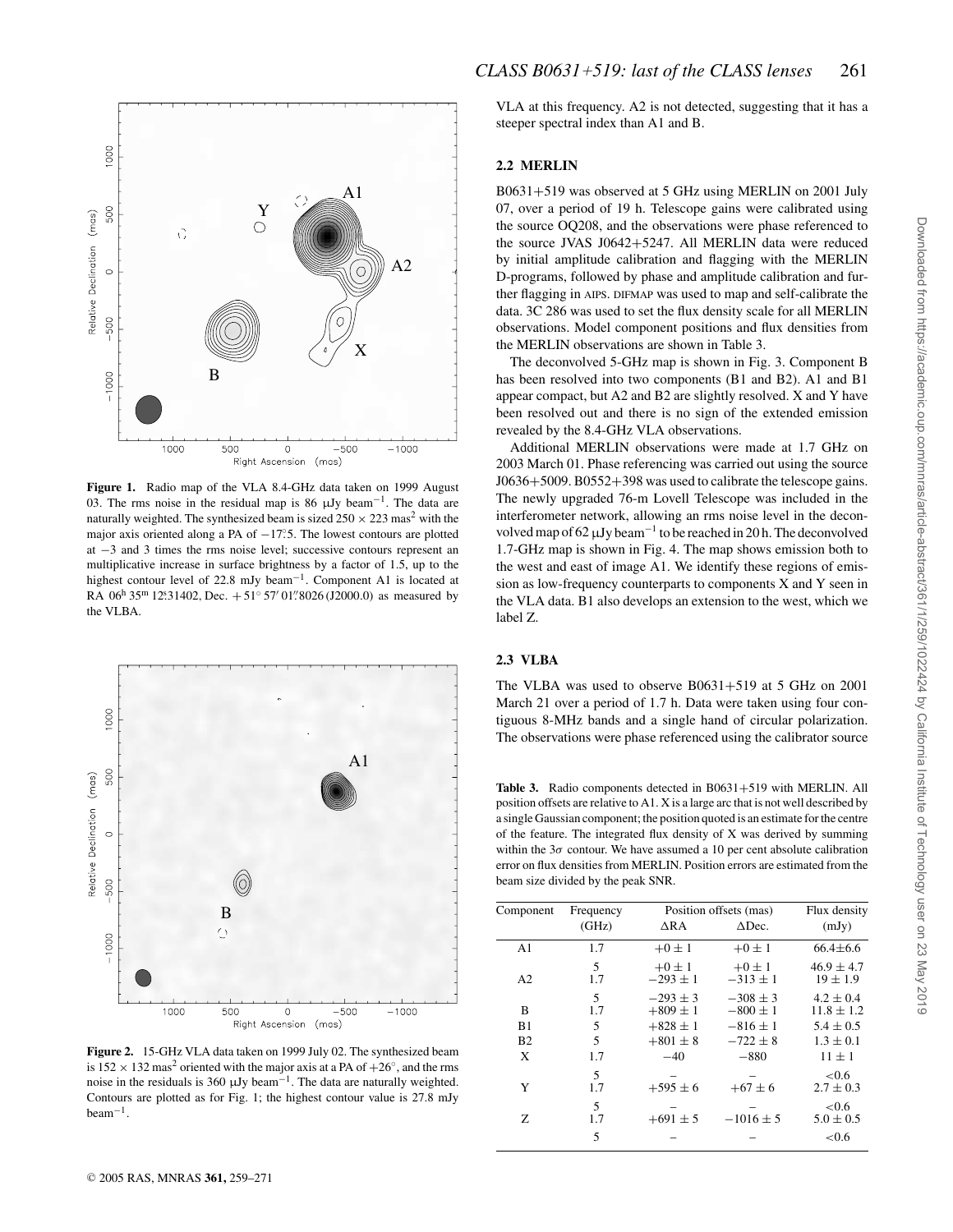

**Figure 3.** Radio map of the 5-GHz MERLIN observations taken on 2001 July 07. The data were naturally weighted. The beam size is  $58 \times 46$  mas<sup>2</sup> with the beam's major axis being oriented at a PA of −34◦. The rms noise in the residuals is 120  $\mu$ Jy beam<sup>-1</sup>. Contours are plotted at levels of (-3, 3, 4.5, 6.75, 10.1, 15.2, 22.8, 34.2, 51.3, 76.9, 115, 173, 259) times the rms noise.



**Figure 4.** Radio map of the 1.7-GHz MERLIN observations taken on 2003 March 01. The data were naturally weighted. The synthesized beam is sized  $186 \times 161 \text{ mas}^2$  at PA  $-31^\circ$ . Contours are plotted at factors of ( $-3, 3, 4.5$ , 6.75, 10.1, 15.2, 22.8, 34.2, 51.3, 76.9, 115, 173, 259, 389, 584, 876) times the rms noise.

J0631+5311 and employed 2-bit sampling during digitization; correlation was performed using the VLBA correlator in Socorro. During correlation, each band was subdivided into 16 0.5-MHz channels and the data were averaged into 2-s integrations.

Table 4. Model components for the radio observations of B0631+519 with the VLBA. Stated errors on flux densities assume a 5 per cent random error in the absolute flux density scale calibration at the VLBA. The 1.7- GHz position offsets are given relative to the surface brightness peak in A1. For A2 and B2 at 1.7 GHz, we have doubled the error to reflect the uncertainty in the flux densities of these resolved components; their flux densities were obtained by summing within the  $3\sigma$  contour. Positions for A1, B1 and B2 were determined from the best-fitting Gaussians, restricted to the compact north-eastern feature in the case of A1 at 1.7 GHz. The position given for A2 is that of the brightest pixel. For the 5-GHz data, position offsets are taken relative to A1a at RA  $06^{\text{h}} 35^{\text{m}} 12^{\text{s}} 31390$  and Dec.  $+51^{\circ}57'01''7949(J2000.0).$ 

| Component      | Frequency | Position offsets (mas) | Flux density     |               |
|----------------|-----------|------------------------|------------------|---------------|
|                | (GHz)     | $\triangle$ RA         | $\triangle$ Dec. | (mJy)         |
| A <sub>1</sub> | 1.7       | $+0 \pm 0.1$           | $+0 \pm 0.1$     | $51.4 \pm 3$  |
| A1a            | 5         | $+0 \pm 0.1$           | $+0 \pm 0.1$     | $20.5 \pm 1$  |
| A1b            | 5         | $+5.7 \pm 0.1$         | $+3.5 \pm 0.1$   | $8.8 \pm 0.4$ |
| A1c            | 5         | $+11.1 \pm 0.1$        | $+6.6 \pm 0.1$   | $7.3 \pm 0.4$ |
| A1d            | 5         | $-7.2 \pm 0.1$         | $-5.0 \pm 0.1$   | $9.2 \pm 0.5$ |
| A <sub>2</sub> | 1.7       | $-300$                 | $-306$           | $6.6 \pm 0.7$ |
|                | 5         |                        |                  | < 0.39        |
| B1             | 1.7       | $+812.5 \pm 0.1$       | $-827.5 \pm 0.1$ | $5.6 \pm 0.3$ |
|                | 5         | $+822.5 \pm 0.1$       | $-821.5 \pm 0.1$ | $5.1 \pm 0.3$ |
| B <sub>2</sub> | 1.7       | $+790.7 \pm 0.4$       | $-732.9 \pm 0.5$ | $2.2 \pm 0.2$ |
|                | 5         |                        |                  | ${<}0.39$     |

All VLBA observations were reduced using AIPS to flag and calibrate the data, following standard recipes for the VLBA. The AIPS task SCIMG was then used to map the data through cycles of CLEAN  $(H\ddot{o}gbom 1974)$  followed by self-calibration. Flux densities and positions of VLBA components are shown in Table 4.

The deconvolved 5-GHz maps are shown in Fig. 5. Uniform weighting was employed. The resolution achieved was 3.6 mas, sufficient to split A1 into four subcomponents (labelled A1a–A1d) spread over an angle of about 20 mas. B1 remained unresolved, and no emission from the A2, B2, X, Y or Z components was detected down to the 5 $\sigma$  limit of 390 µJy beam<sup>-1</sup>, indicating that these components have probably been resolved out.

We note that the sum of the flux densities of components A1a– A1d (46  $\pm$  2 mJy) is consistent with the MERLIN 5-GHz flux of component A1 to within the measurement errors, which implies both that A1 did not vary by more than 5 per cent over the four months separating the observations and also that no radio structure seen in A1 by MERLIN was resolved out by the VLBA, despite the factor of ∼14 increase in resolution. However, another possible explanation is that an increase in source flux density (due to intrinsic variability) cancelled out any loss of emission due to resolution effects. The same conclusions and caveats apply to the MERLIN and VLBA observations of B1 at 5 GHz.

Comparison of the total A1 flux density to the flux density of B1 suggests an A1 : B1 magnification ratio of ∼ 9 : 1, and hence that subcomponents in B1 corresponding to those in A1 would span about 2 mas. Resolving the expected subcomponents in B1 is thus well within the capabilities of very long baseline interferometry (VLBI).

Two epochs of phase-referenced VLBA data were obtained at 1.7 GHz, on 1999 December 10 and 2002 December 01. The phase-reference source used was J0631+5311. The 1999 data were taken in two polarizations via four contiguous bands, two bands to each polarization. 2-bit sampling was used, and correlation at Socorro again subdivided each band into 16 0.5-MHz wide channels and averaged the data into 2-s integrations. The phase centre was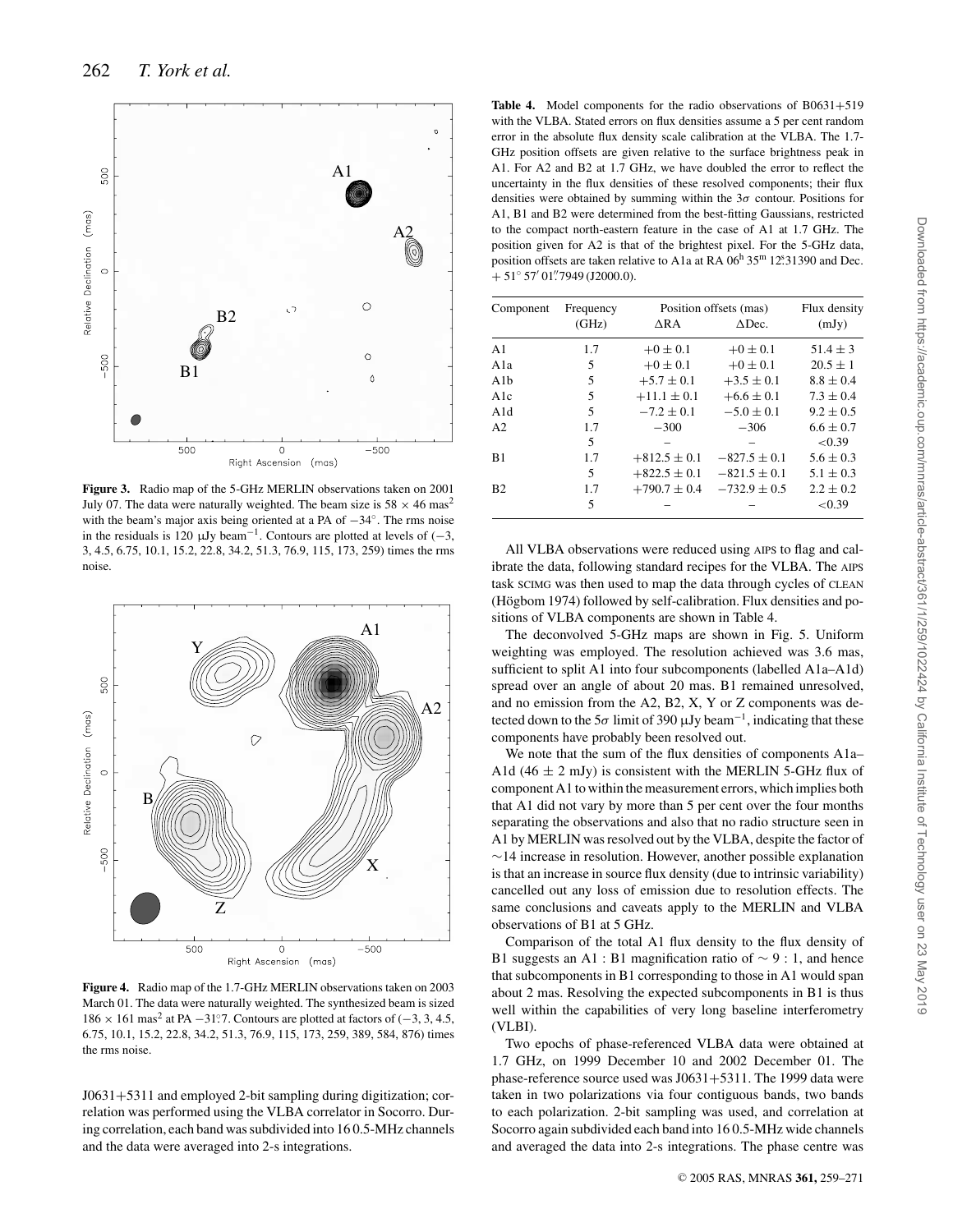

March 21, showing image A (top) and image B (bottom). The data were uniformly weighted. The beam size is  $3.8 \times 3.4$  mas<sup>2</sup> oriented at a PA of +144 $\textdegree$  and the rms noise is 82 µJy beam<sup>-1</sup>. Contours are plotted at levels of (−3, 3, 4.5, 6.75, 10.1, 15.2, 22.8, 34.2, 51.3) times the rms noise.

taken halfway between images A1 and B1 to minimize bandwidth smearing.

The CLEANed, naturally weighted maps of A1, A2 and B1/B2 from the 2002 epoch are shown in Fig. 6. A1 appears resolved but (unsurprisingly) smoothed compared to the 5-GHz VLBA map, while B1 remains unresolved. A2 is resolved into an arc-like feature of low surface brightness that extends over 80 mas. B2 is partially resolved into an extended source. No emission was detected from components X, Y or Z.

The maps from the two 1.7-GHz epochs look very similar. The flux densities of A1, A2 and B2 agree between the two epochs to within the measurement errors. The flux density of B1 decreases by about 9 per cent between 1999 and 2002; this decrease is not quite significant at the  $2\sigma$  level given the measurement errors of about 5 per cent for B1's flux density. The measurements of the A1/B1 image separation from the two epochs are consistent to within 0.5 mas, while the A1–B2 separation measurements agree to within 2 mas.

To identify which of the four VLBA subcomponents of A1 correspond to the flat-spectrum radio core in the lensed source, we registered the 1.7-GHz map (from the 2002 epoch) with the 5-GHz map by using the position of component B1 as a reference (because

20

**IIIIARC SEC** 

 $-10$ 

 $-15$ 

 $-20$ 15

10

MIIIIARC SEC

J.

 $-10$ 

 $-15$ 



**Figure 6.** Radio maps of the 1.7-GHz VLBA observations taken on 2002 December 01. The data were naturally weighted. The synthesized beam is an elliptical Gaussian sized  $11.2 \times 7.5$  mas<sup>2</sup> oriented with its major axis at a PA of  $+177^\circ$ . The rms noise is 64 µJy beam<sup>-1</sup>. Contours are plotted at levels of (−3, 3, 4.5, 6.75, 10.1, 15.2, 22.8, 34.2, 51.3, 76.9, 115, 173) times the rms noise.

B1 is largely unresolved in both maps). To overlay B1 in this way required the 1.7-GHz image to be translated by 1.7 mas south and 8.9 mas east because slightly different positions were used for the phase-reference source J0631+5311 between the 5- and 1.7-GHz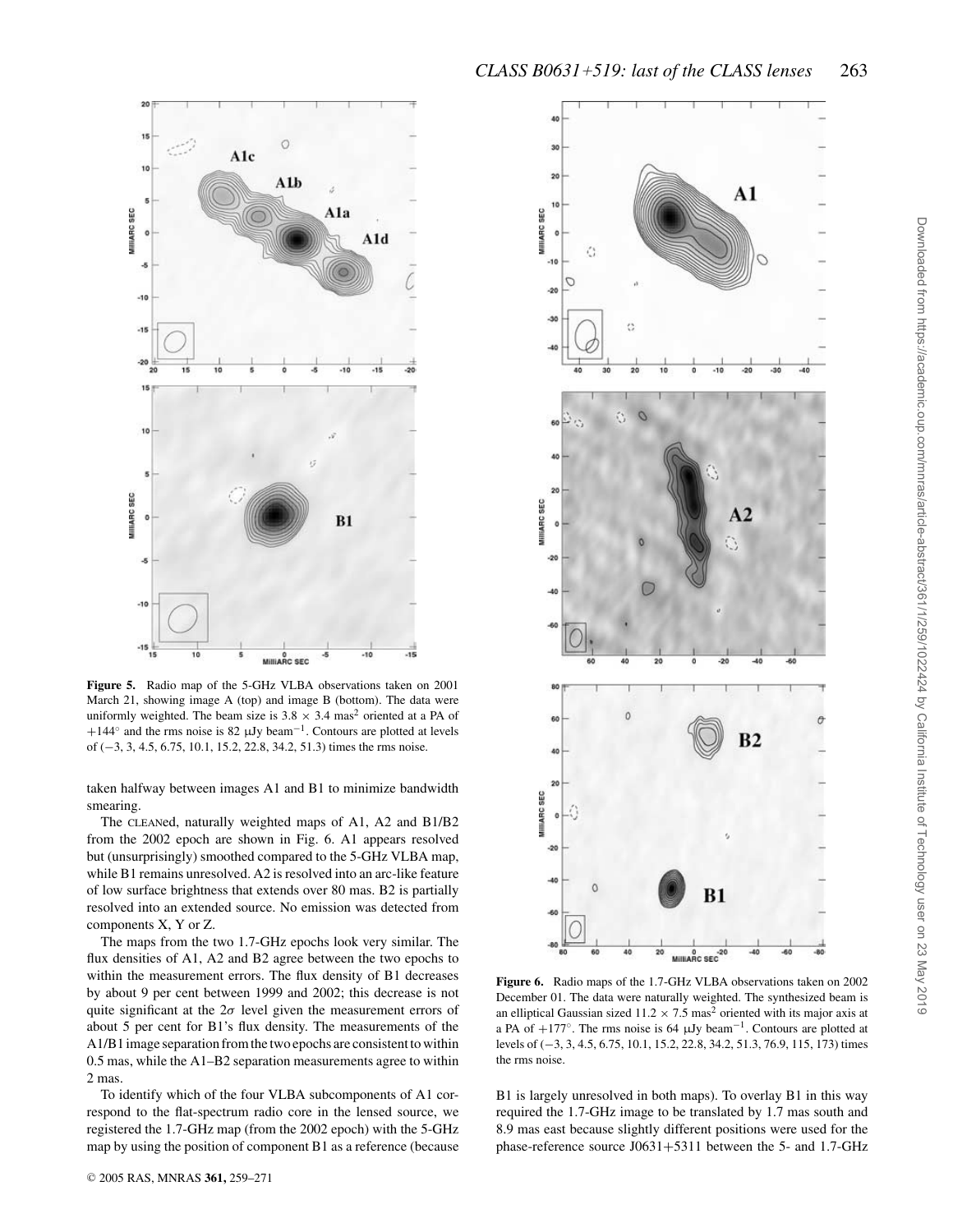

**Figure 7.** The 1.7-GHz VLBA observations from 2002 December 01 plotted with the 5-GHz data from the same instrument. The 5-GHz data are shown in grey-scale, while the 1.7-GHz data are shown contoured (with the same contour levels as in Fig. 6).

observations. The translated 1.7-GHz map is shown overlaid on the 5-GHz map in Fig. 7. Subcomponent A1a appears to be the flat spectrum core, while the peak in the 1.7-GHz map corresponds to component A1c. Therefore, at 5 GHz we apparently see both approaching and receding jets in the source active galactic nucleus (AGN).

#### **2.4 Radio spectra from continuum data**

We plot the radio spectra for the model components as a function of frequency in Fig. 8. If the lens hypothesis is correct, then all the lensed images of a source should have similar spectra, provided that the lens galaxy interstellar medium (ISM) does not scatter or absorb the source light, and that the source flux density is constant (Kochanek & Dalal 2004). A1 and B1 have similar spectra, as do A2 and B2. Possibly X, Y and Z also have similar spectra, although at 8.4 GHz component Y is a marginal detection and component Z is a non-detection (we have plotted a  $5\sigma$  upper limit). We suggest



**Figure 8.** Plot of the radio spectra of the various radio components identified in B0631+519. The total flux density is based on measurements at 327 MHz from the Westerbork Northern Sky Survey (WENSS; Rengelink et al. 1997), at 1.4 GHz from the NRAO VLA Sky Survey (NVSS; Condon et al. 1998) and at 5 GHz from the Green Bank 6-cm (GB6) survey (Gregory et al. 1996).

that there are three separate source regions revealed by the radio observations, two of which are doubly imaged and one of which is quadruply imaged (generating images Y, Z and the arc X). We will discuss the geometry of the source with respect to the lens caustics further in Section 4.

# **3 O P T I C A L O B S E RVAT I O N S**

Typically lens galaxies are radio-quiet ellipticals, so optical/infrared imaging is necessary to establish the lens galaxy position when the lenses are identified through radio searches. The position of the lens galaxy with respect to the lensed images can be used to constrain mass models, and in some systems unique information on the lensed source is available through optical imaging, for instance where an optical or infrared Einstein ring is visible as seen in CLASS B1938+666 (King et al. 1997, 1998). We have observed B0631+519 at optical/near-infrared wavelengths with the WHT through an *R*-band filter and with the *HST* through F555W, F814W and F160W filters. Details of these observations are listed in Table 5.

#### **3.1 WHT observations**

B0631+519 was observed with the 4.2-m WHT on 2002 February 03, through an *R*-band filter. The detector used was a 1024  $\times$ 1024 pixel TEK CCD, having a total field of view of 111  $\times$ 111 arcsec<sup>2</sup>. The data were calibrated using the Starlink package  $CCDPACK. B0631+519$  was partially resolved, but there was insufficient resolution to separate any lensed images from the lens galaxy.

Aperture photometry was undertaken on the WHT image using observations of Landolt standard stars 93 407 and 100 280 (Landolt 1992) to correct for atmospheric extinction and to calibrate the brightness scale in magnitudes. An elliptical aperture with major diameter 4.3 arcsec and an axial ratio of 0.75 was used to obtain an *R*-band magnitude for B0631+519 of 21.1  $\pm$  0.1, corrected for Galactic extinction using the dust maps of Schlegel, Finkbeiner & Davis (1998).

#### **3.2** *HST* **optical and near-infrared observations**

B0631+519 was observed with the *HST* on 2003 August 19 and 2004 February 15 as part of *HST* proposal 9744, '*HST* Imaging of Gravitational Lenses' (PI: C. S. Kochanek). Images were taken using the Advanced Camera for Surveys (ACS) Wide Field Channel (WFC) through the F555W and F814W filters. B0631+519 was also observed with the Near-Infrared Camera and Multi-Object Spectrometer (NICMOS) NIC2 through the F160W filter, in the MULTIACCUM observing mode. The wideband *HST* filters F555W, F814W and F160W approximately correspond to Johnson *V*, *I* and *H*, respectively. Details of the optical observations are shown in Table 5. The ACS observations used a dither pattern consisting of two pointings separated by 0.73 arcsec. Two exposures were taken at both pointings to simplify cosmic ray rejection. The NICMOS data used a four-point dither pattern that placed B0631+519 at the centre of each quadrant of NIC2 in turn.

The ACS and NICMOS data were debiased, dark-subtracted and flat-fielded using the OTFR (On-The-Fly-Recalibration) facility of the MAST *HST* archive. We then used the MULTIDRIZZLE script (Koekemoer et al. 2002) from within PYRAF to correct the ACS data for distortion, to eliminate cosmic rays and to combine dithered pointings into a single output frame, the shifts between frames being obtained from application of cross-correlation through the CROSSDRIZ task in IRAF. The NICMOS data were combined using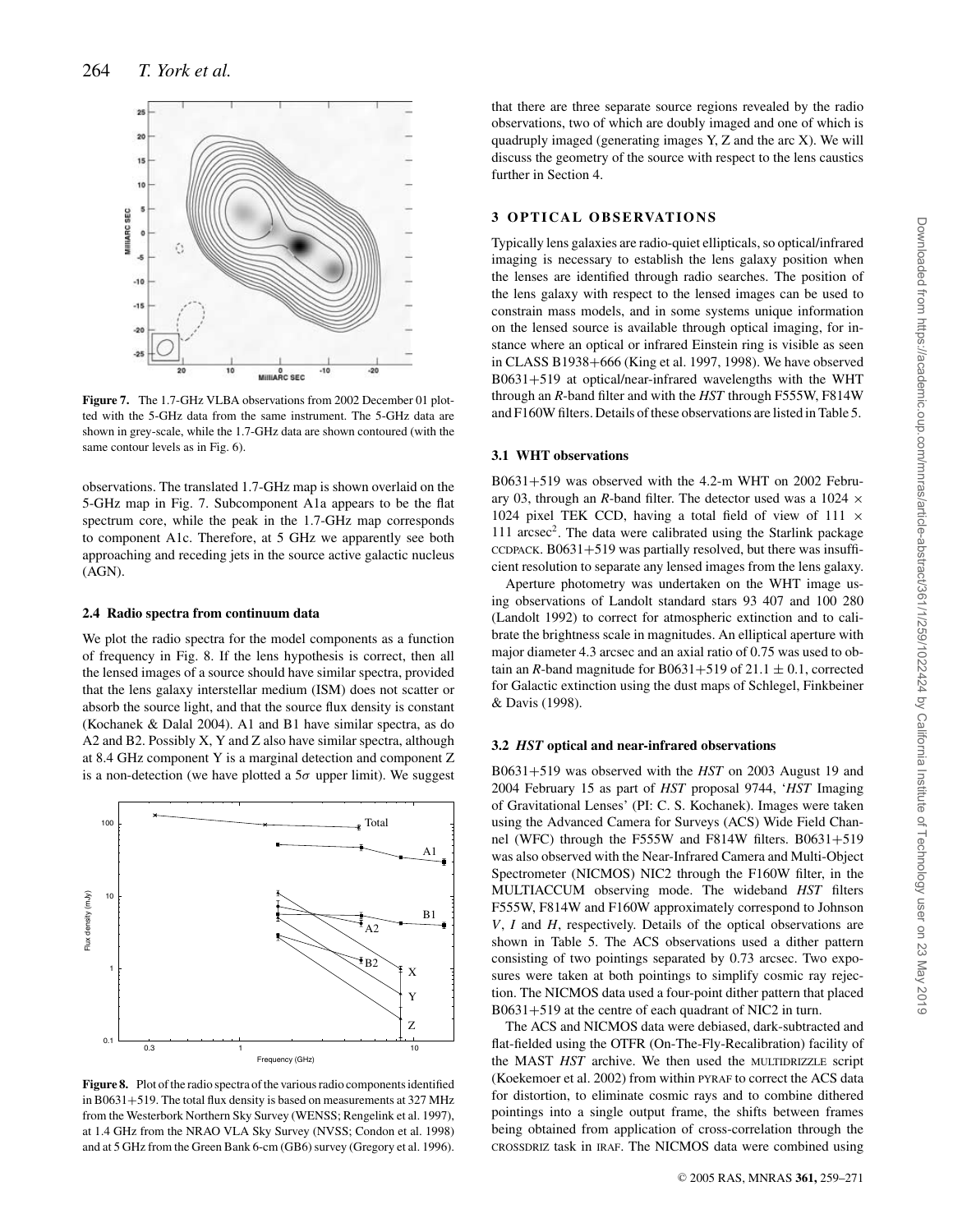| Instrument | Detector      | Date observed    | Filter | Integration time<br>(s) | <b>PSF FWHM</b><br>(arcsec) | Plate scale<br>$(\text{arcsec pixel}^{-1})$ |
|------------|---------------|------------------|--------|-------------------------|-----------------------------|---------------------------------------------|
| <b>HST</b> | ACS/WFC       | 2003 August 19   | F555W  | 2236                    | 0.05                        | 0.05                                        |
| <b>HST</b> | ACS/WFC       | 2003 August 19   | F814W  | 2446                    | 0.08                        | 0.05                                        |
| <b>HST</b> | NICMOS/NIC2   | 2004 February 15 | F160W  | 2560                    | 0.13                        | 0.075                                       |
| <b>WHT</b> | Aux. port CCD | 2002 February 03 |        | 1800                    | $0.7 - 0.9$                 | 0.108                                       |

**Table 5.** Optical and infrared observations made of B0631+519 to date.



**Figure 9.** *HST* images of B0631+519. The top row of images show the lens before subtraction of L1, while the bottom row shows the residuals after subtraction of the best-fitting Sérsic profile. North is up and east is left. The images are  $3 \times 3$  arcsec<sup>2</sup> in size, and are centred on L1.

PYDRIZZLE to interpolate the data on to an output image with a uniform pixel scale of 0.075 arcsec, using the standard distortion solution for NIC2. Cosmic rays in the NICMOS data were identified and blanked by the OTFR pipeline itself. The IRAF task PEDSUB was used to remove some residual dark signal that was evident in the output from the pipeline. Both the ACS and NICMOS images were aligned to the local celestial coordinate axes as part of the drizzling process.

The *HST* images (Fig. 9) reveal two galaxies at the lens system position, surrounded by arcs of emission from the lensed source at longer wavelengths. We label these galaxies L1 and L2. L1 appears to be an elliptical galaxy, and is detected in all three bands. In the F814W and F160W images, some emission from the source appears in the form of arcs of extended emission encircling L1, consistent with the lens hypothesis if L1 is the primary lensing galaxy. L2 appears to be an irregular galaxy and is seen in the F555W and F814W data, although in the latter it is confused with one of the lensed arcs. L2 is not cleanly detected in the NICMOS image, and may not be visible in the near-infrared.

The ACS images have a large enough field of view to show the environment of B0631+519. The nearest extended object is located 4.4 arcsec away at a PA of  $-72^\circ$ , and has a total  $I_{\text{mag}} \sim 22.3$  in a 4-arcsec diameter aperture. The object's light distribution is not smooth and is difficult to classify.

We carried out surface brightness fitting on L1 using a Sérsic light profile (Sérsic 1968) convolved with appropriate point spread functions (PSFs) produced by TINYTIM (Krist 1993). The profile parameters were varied to minimize the sum of squared residuals between the data and the model. When fitting L1's surface brightness profile we masked out L2 and the lensed images to avoid disturbing

the fit. L2 and the lensed arcs do not have easily parametrizable surface light distributions, so we did not attempt to separate them in the F814W or F160W images, and we report only the sum of light remaining after subtraction of L1. In the F555W image, the arcs were not detected, so we used GAIA to fit an elliptical aperture to L2 (after L1 had been subtracted). The centroid of L2 was found to be −0.33 arcsec east and +0.74 arcsec north of L1. The axial ratio of the best-fitting aperture was 0.56, with the major axis having a P.A.  $-1^\circ$  east of north. Table 6 shows the properties of the Sérsic profiles subtracted from L1.

The ACS and NICMOS images following subtraction of L1 are shown in Fig. 9. The Sérsic profile is a reasonable fit to the *HST* data, leaving maximum residuals of 3 and 4 per cent of L1's peak brightness in the case of the F814W and F160W images,

Table 6. Parameters of the best-fitting Sérsic profiles fitted to L1 in the three *HST* images. A power-law index of 0.25 corresponds to a de Vaucouleurs surface brightness profile. The total magnitudes are specified in the Johnson photometric system, corrected for galactic extinction. Position offsets are given relative to image A1.

| Parameter              | Filter        |               |               |  |
|------------------------|---------------|---------------|---------------|--|
|                        | F555W (V)     | F814W (I)     | F160W(H)      |  |
| Offset in RA (mas)     | $+360 \pm 80$ | $+380 \pm 80$ | $+360 \pm 80$ |  |
| Offset in Dec. (mas)   | $-500 \pm 80$ | $-530 \pm 80$ | $-500 \pm 80$ |  |
| Total magnitude        | 22.7          | 20.0          | 17.7          |  |
| Effective radius (mas) | 540           | 560           | 550           |  |
| Ellipticity            | 0.09          | 0.17          | 0.12          |  |
| Position angle         | $-48$         | $-53$         | $-57$         |  |
| Power-law index        | 0.29          | 0.28          | 0.30          |  |
|                        |               |               |               |  |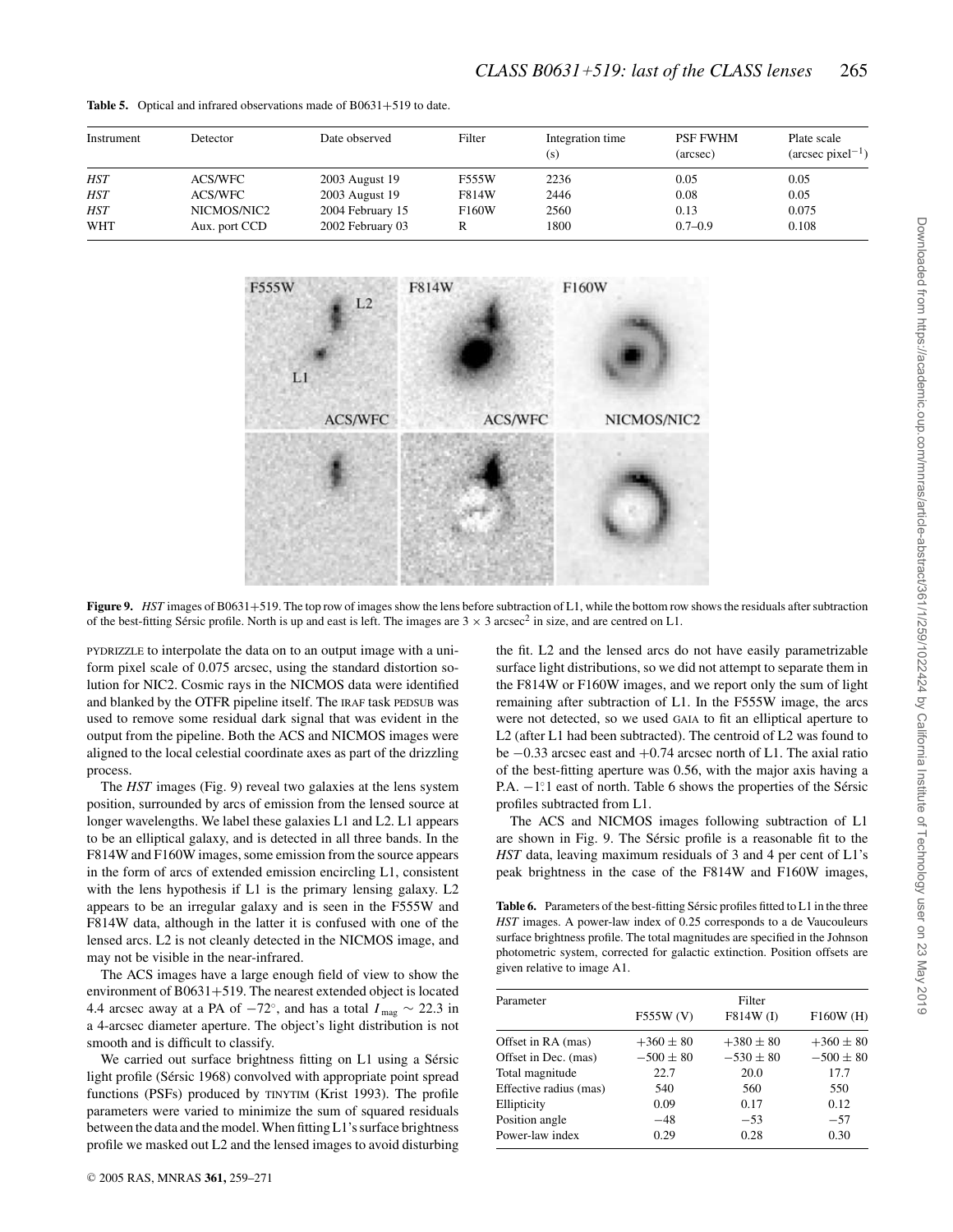**Table 7.** Results of photometry on B0631+519. The figures reported in this table were measured within a circular aperture of 4-arcsec diameter. For the total luminosity of the subtracted Sérsic models, see Table 6. The WHT *R*-band magnitude was calculated using a Kron elliptical aperture 4.3 arcsec in (major axis) diameter. All figures have been corrected for galactic and, in the case of the WHT, atmospheric extinction. Non-detections are reported as lower limits on magnitude at the  $5\sigma$  level.

| Source         | <b>Brightness</b> |                |                |                |  |
|----------------|-------------------|----------------|----------------|----------------|--|
|                | V                 | R              |                | Н              |  |
| Total          | $22.1 \pm 0.1$    | $21.1 \pm 0.1$ | $19.9 \pm 0.1$ | $17.3 \pm 0.1$ |  |
| L1             | $22.8 \pm 0.1$    |                | $20.0 \pm 0.1$ | $17.8 \pm 0.1$ |  |
| L <sub>2</sub> | $23.0 \pm 0.1$    |                |                | >23            |  |
| $L2+images$    |                   |                | $22.3 \pm 0.1$ |                |  |
| Images         | >25               |                |                | $18.3 \pm 0.1$ |  |

respectively. The residuals are undetectable within the noise in the case of the F555W image, which has the lowest signal-to-noise ratio of all the *HST* observations.

We carried out aperture photometry on  $B0631+519$ , using a circular aperture 4 arcsec in diameter to measure the flux of the lens system as a whole, of the Sérsic model for L1 and of whatever light remained after subtraction of the Sérsic model from the data. The measurements were converted into the Johnson magnitude system using published zero-points for *HST* magnitude systems. Galactic extinction was estimated from Schlegel et al. (1998). The results are shown in Table 7. The differences in L1 magnitudes between Tables 6 and 7 are due to the fact that the values given in the latter are sums of the flux within finite apertures, while those in the former are equivalent to sums within infinite apertures.

The lens galaxy position with respect to the lensed images, when known, provides two constraints on simple parametric lens models under the assumption that the centre of (smoothly distributed) light and the centre of mass for a galaxy are coincident. Because the lens galaxy in B0631+519 is apparently radio-quiet, the radio and *HST* data must be overlaid as accurately as possible to establish the lens position. The lensed images at near-infrared and optical wavelengths exhibit no obvious point-like components that could be unambiguously aligned with the radio structure. We must therefore rely on absolute astrometric calibration based on stars visible in the field to align the optical and near-infrared images with radio data.

We used the Two-Micron All-Sky Survey (2MASS<sup>1</sup>) catalogue with Starlink's GAIA to establish an astrometric calibration for the ACS images (F555W and F814W filters). 2MASS positions have no significant systematic offsets with respect to the radio-based International Celestial Reference Frame (ICRF; da Silva Neto et al. 2005). The astrometric solutions were based on 12 star positions and had reported rms errors of  $\pm 0.08$  arcsec in RA and declination, although examination of objects around the field indicated positional agreement between the two calibrated images to within 0.05 arcsec. In the case of NICMOS, the relatively small field of view (19.5  $\times$  19.5 arcsec<sup>2</sup>) meant that only one star near to B0631+519 was imaged. The centre of this star was used as a reference to fix the absolute astrometry for the image. We estimate the astrometric error in the resulting solution for the drizzled NICMOS image at 0.08 arcsec, because the star's position on the sky was derived from the astrometrically calibrated ACS F555W image. The rotation of the image was checked by calculating the PA







**Figure 10.** The MERLIN 1.7-GHz radio data (contoured) overlaid on the NICMOS and ACS images (grey-scale). The ACS images cover  $2.45 \times$ 2.45 arcsec<sup>2</sup>, while the NICMOS image covers  $2.475 \times 2.475$  arcsec<sup>2</sup>. All images are centred on L1. North is up and east is left.

of the vector from the field star to L1's position. This angle agreed with the same quantity measured from the ACS images to within 0.05. Fig. 10 shows the 1.7-GHz MERLIN map overlaid on the ACS and NICMOS images.

<sup>1</sup> See http://pegasus.astro.umass.edu.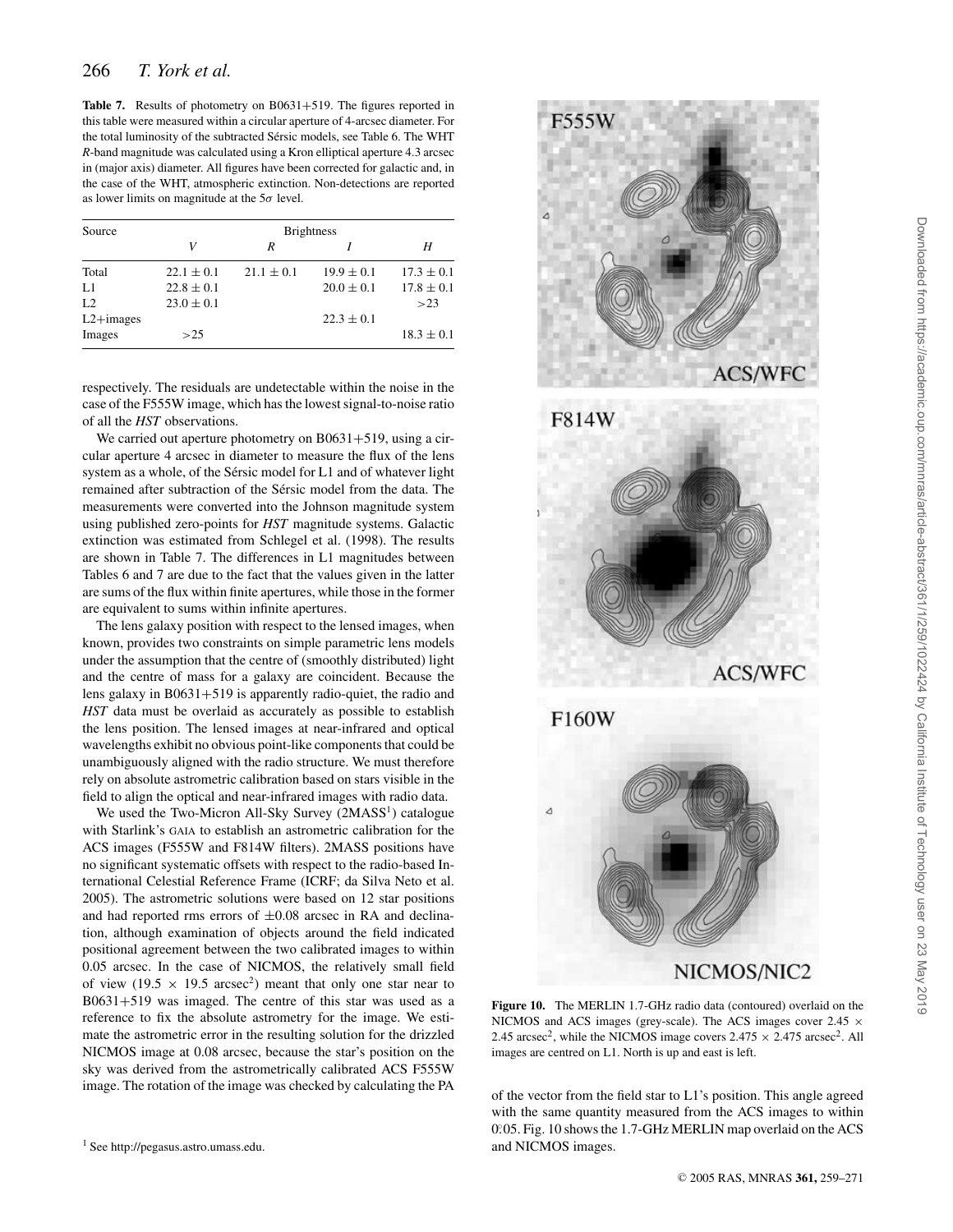Fitting Sérsic profiles to  $L1$  gave us best-fitting pixel positions for the galaxy centre in all three *HST* filters, which we converted into celestial coordinates using the absolute astrometric solutions from the *HST* images. The sky position of image A1 (from the 1.7-GHz VLBA observations) was then subtracted to leave L1's offset on the sky from A1. These offsets are reported in Table 6. The agreement between the offsets from the F555W and F160W images (which effectively share the same astrometric solution) and the disagreement between F555W and F814W suggests that the error in the galaxy position is dominated by the random error in the astrometric solutions for F555W and F814W, error contributions from the galaxy subtraction procedure and from the distortion solutions for each camera are negligible by comparison. The mean offset from A1 to L1 (based on the ACS data only) is  $+0.37 \pm 0.08$  arcsec in RA and −0.52±0.08 arcsec in declination.

#### **3.3 Redshift-dependent properties of B0631**+**519**

McKean et al. (2004) have obtained an optical spectrum of B0631+519 with the W. M. Keck telescope. They report the discovery of two distinct galaxies at two different redshifts. The first is an emission-line galaxy at  $z = 0.0896 \pm 0.0001$ , and the second, which is the dominant source of emission in the spectrum, is an elliptical galaxy at  $z = 0.6196 \pm 0.0004$ . These spectral classifications are consistent with the morphologies, colours and flux densities of the two foreground galaxies detected in the *HST* imaging. Therefore, we associate the  $z = 0.0896$  emission-line galaxy with L2, and the  $z = 0.6196$  elliptical with L1. McKean et al. (2004) refer to these galaxies in redshift order as G1 and G2, respectively; in this paper, we have swapped the name order because the *HST* imaging demonstrates that L1 (G2) is the primary lensing galaxy, something that was not obvious from the spectroscopy alone.

McKean et al. (2004) also discuss the tentative detection of a single emission line from the lensed source at 5040 Å. Assuming that the line is either due to  $Ly\alpha$  or Mg II emission, they suggest 3.14 or 0.80 for the source redshift, respectively. However, further spectroscopy will need to be carried out to test these possibilities. We do not have enough (unambiguous) photometric information on the lensed images to attempt to choose between these possibilities by using photometric redshift techniques. However, in the absence of further spectroscopy, we can attempt to constrain the source redshift by determining the rest-frame luminosity *L* of L1 and converting it into a velocity dispersion  $\sigma$  using the fundamental plane of elliptical galaxies (Djorgovski & Davis 1987; Dressler et al. 1987). This approach has been used before by Tonry & Kochanek (2000) to estimate the source redshift in CLASS B1938+666.

We converted the apparent magnitudes of L1 and L2 as measured by the *HST* (after translation into Johnson filters *V*, *I* and *H*, and following application of extinction corrections) into absolute magnitudes measured in Johnson *B* using

$$
M_B = m_Q - 5 \log \left[ \frac{D_L(z)}{10 \,\text{pc}} \right] - K_{BQ}(z),\tag{1}
$$

where  $M_B$  is the predicted absolute magnitude of the object in  $B$ ,  $m_Q$  is the apparent magnitude of the object in some filter  $Q$ ,  $D_L(z)$  is the luminosity distance<sup>2</sup> to the object at redshift *z* and  $K_{BO}(z)$  is the *K*-correction from the object's redshift and filter Q to the rest-frame in *B*. We adopt the redshifts of McKean et al. (2004) for L1 and L2.

The *K*-corrections were calculated using the SYNPHOT package in IRAF, together with template spectra for L1 and L2 from Bruzual  $\&$ Charlot (1993) and Kinney et al. (1996).

The *K*-correction for L1 was obtained from the model elliptical galaxy spectra of Bruzual & Charlot (1993), who provide multiple templates with various star formation histories and initial mass functions (IMFs). We selected the template that produced the lowest scatter in the predicted rest-frame *B* magnitudes for L1 amongst the three filters (F555W, F814W and F160W). The optimum template gave an rms scatter amongst the three filters of ∼0.02 mag, and was generated assuming a Salpeter IMF with mass range from 0.1 to 125 M $\odot$ , in which star formation took place >5 Gyr ago during a burst lasting 1 Gyr. The templates were used solely to obtain a spectral *K*-correction; no correction for luminosity evolution was applied.

The *K*-correction for L2 was estimated using the starburst galaxy spectrum templates of Kinney et al. (1996). Because there are several templates provided, each having differing amounts of internal extinction, we again selected the template that produced the lowest scatter in the predicted rest-frame *B* magnitudes for L2, but between the F555W and F814W filters only. This optimum template had  $0.15 < E(B-V) < 0.25$  and the resulting scatter was ∼0.01 mag. Again, no luminosity evolution correction was applied.

Applying equation (1) to the *HST* photometry, we find a restframe magnitude  $M_B = -20.57 + 5 \log h \pm 0.1$  for L1, and  $M_B = -13.95 + 5 \log h \pm 0.1$  for L2, where we use  $H_0 =$  $100 h$  km s<sup>−1</sup> Mpc<sup>−1</sup>. We compare this to the local characteristic absolute magnitude in *B* measured in the rest frame, *M*∗; Rusin et al. (2003a) use lens galaxies to find a value of  $M_* = -19.7 +$ 5 log  $h \pm 0.29$ , which implies a luminosity for L1 of 2.2  $\pm$  0.2*L*<sub>\*</sub>, and  $5.0 \pm 0.5 \times 10^{-3} L_*$  for L2, where  $L_*$  is the luminosity corresponding to *M*∗.

The fundamental plane is defined by

$$
\log R_{\rm e} = \alpha \log \sigma_{\rm c} + \beta \langle \mu \rangle_{\rm e} + \gamma,\tag{2}
$$

in which  $R_e$  is the effective radius (the radius containing half the total light) of the galaxy in kpc,  $\sigma_c$  is the central velocity dispersion of the luminous matter,  $\langle \mu \rangle_e$  is the galaxy's effective surface brightness in mag arcsec<sup>-2</sup>, and  $\alpha$ ,  $\beta$  and  $\gamma$  are empirically determined constants. The effective surface brightness is the mean surface brightness within the effective radius, and is given by

$$
\langle \mu \rangle_e = m_Q - K_{BQ}(z) + 2.5 \log 2\pi + 5 \log r_e - 10 \log(1 + z), \tag{3}
$$

in which  $r_e$  is the effective radius in arcsec, and  $m_Q$  is the total magnitude of the object (i.e. the magnitude within an infinite aperture). We have used the total magnitude derived from the Sérsic fits, on the assumption that the extrapolation introduces minimal additional error compared to the uncertainties in *K*-corrections and magnitude system zero-points. We do not apply an evolution correction to  $\langle \mu \rangle_e$ . We adopt the values for  $\alpha$ ,  $\beta$  and  $\gamma$  found by Bender et al. (1998) for local ellipticals,  $\alpha = 1.25$ ,  $\beta = 0.32$ ,  $\gamma = -8.895$  for  $H_0 =$ 50 km s−<sup>1</sup> Mpc−1. The fundamental plane remains valid at redshifts comparable to that of L1 (e.g. Treu et al. 1999). Assuming that L1 lies precisely on the fundamental plane, we use the results from the Sérsic fits to estimate  $\sigma_c = 117^{+24}_{-20} h^{-0.8}$ .

We make an assumption of isothermality for the lens galaxy L1 in order to estimate the source redshift. Lens galaxies are typically found to have mass profiles within 15 per cent of isothermal within the radius of the lensed images (Rusin et al. 2002; Koopmans & Treu 2003; Rusin, Kochanek & Keeton 2003b; Rusin & Kochanek 2005; Treu & Koopmans 2004). For an isothermal galaxy we can relate (dynamical) velocity dispersion to a function of the source redshift

<sup>&</sup>lt;sup>2</sup> All cosmological distances in this paper were calculated assuming a flat universe with  $\Omega_{\rm m} = 0.27$  and  $\Omega_{\lambda} = 0.73$ .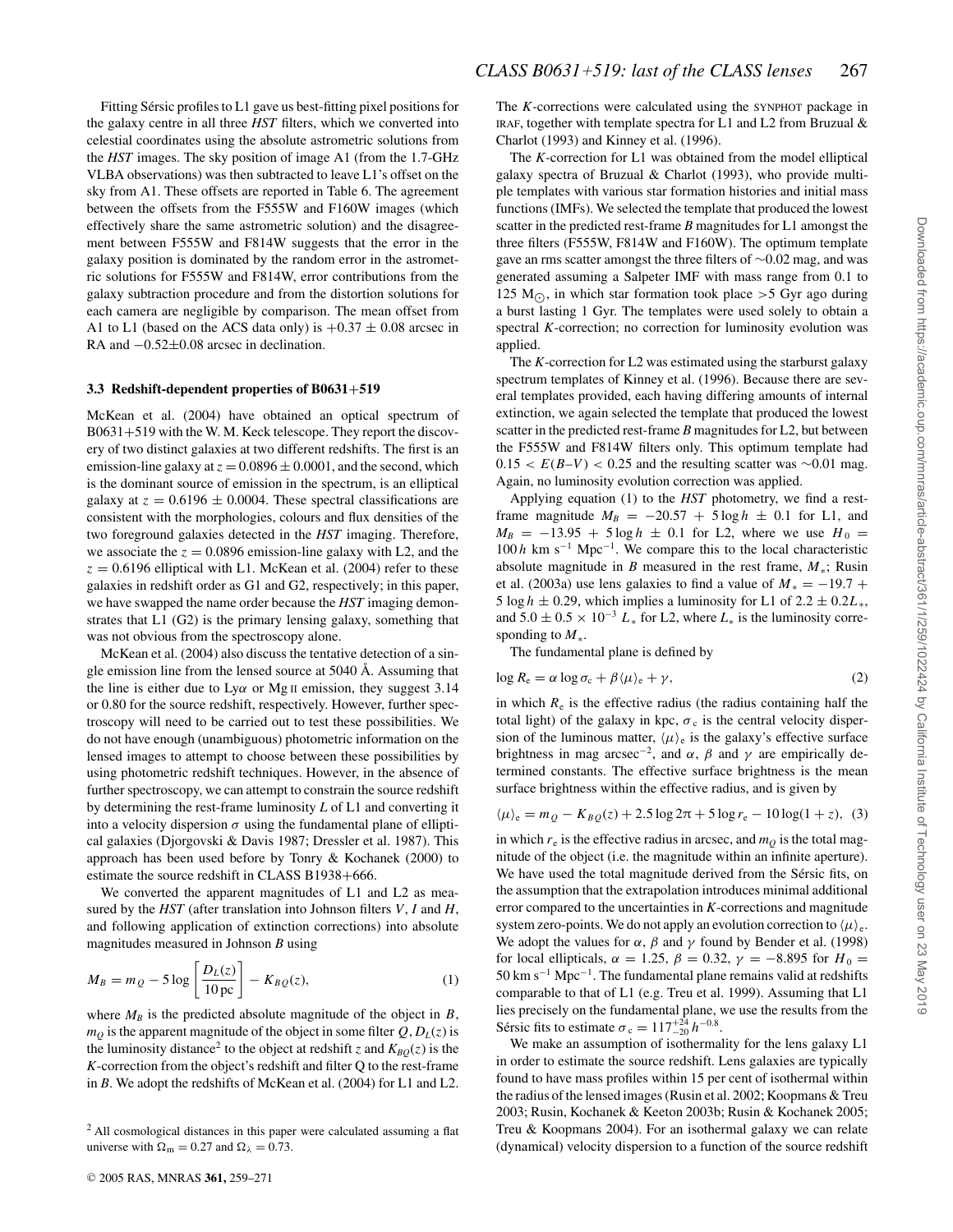

**Figure 11.** Velocity dispersion of L1 ( $\sigma$ <sub>iso</sub>) as a function of source redshift (*z*s), assuming an isothermal mass distribution in the lens. The shaded area represents the velocity dispersion derived from the fundamental plane at the 95 per cent confidence level when  $h = 0.7$ . Assuming an isothermal mass distribution, we find  $z_s > 1.2$  with 95 per cent confidence.

(Kormann, Schneider & Bartelmann 1994), because the velocity dispersion determines the angular separation of lensed images,  $\Delta\theta$ , through

$$
\Delta \theta = 8\pi \left(\frac{\sigma_{\text{iso}}}{c}\right)^2 \frac{D_{\text{ls}}}{D_{\text{s}}},\tag{4}
$$

where  $\sigma_{iso}$  is the velocity dispersion of the isothermal mass (not necessarily equal to  $\sigma_c$ ), and  $D_{\text{ls}}$  and  $D_s$  are the angular size distances from the lens to the source and from the observer to the source, respectively. In Fig. 11 we have used this relation with the observed image splitting to plot the expected  $\sigma$ <sub>iso</sub> as a function of source redshift for  $h = 0.7$ , assuming that  $\sigma_c$  and  $\sigma_{iso}$  are approximately equal (Kochanek 1994). We also plot the two source redshifts suggested by McKean et al. (2004), which between them conveniently span much of the plausible source redshift space. The estimated velocity dispersion of L1 implies that the source redshift  $z_s$  is greater than 1.2 at 95 per cent confidence; a source with  $z_s = 0.8$  would require the lens to have a velocity dispersion of  $\sim$ 330 km s<sup>-1</sup>, assuming that L1 is isothermal.

The data available favour a high source redshift, but further spectroscopy will be essential if the radio source proves to be time variable, because then B0631+519 would be a potential target for attempts to measure the Hubble constant. A spectroscopic source redshift would also be valuable for normalizing mass models of this system.

# **4 LENS MODELLING OF B0631+519**

In this section we seek to demonstrate that the lens hypothesis is a plausible explanation for the radio emission seen from B0631+519, by comparing the predictions of simple parametric mass models to the observations. We fit mass models to the 5-GHz MERLIN data on A1, A2, B1 and B2 because these images are relatively compact. We then take the optimum mass model fitted to the radio data and use it to invert the Einstein ring seen in the NICMOS F160W image by applying semilinear inversion techniques (Warren & Dye 2003; Treu & Koopmans 2004; Koopmans 2005). Finally, we use the mass model to examine L1's mass-to-light ratio. The unknown source redshift means that the estimated time delays, as well as L1's mass (within the Einstein radius) and its mass-to-light ratio are scaled by factors that depend on  $z<sub>s</sub>$  through combinations of the angular diameter distances between source, lens and observer. We therefore quote the affected quantities for  $z_s = 0.80$  and  $z_s = 3.14$ .

### **4.1 Mass modelling using the 5-GHz MERLIN data**

When fitting a mass model to the radio observations, the observed image positions are back-projected to the source plane through the current mass model. These back-projected images are used to update positions and flux densities of the model sources, and the updated sources are then projected forward on to the image plane and compared to the observed image positions and flux densities through a standard image-plane  $\chi^2$  statistic (Kochanek 1991). The statistic is defined over *N* images having angular positions  $\theta_i$  ( $i = 1...N$ ) and flux densities  $s_i$  by

$$
\chi^{2} = \sum_{i=1}^{N} \frac{|\theta_{i} - \theta'_{i}|^{2}}{\sigma_{\text{pi}}^{2}} + \sum_{i=1}^{N} \frac{|s_{i} - s'_{i}|^{2}}{\sigma_{\text{fi}}^{2}},
$$
(5)

where the primed quantities are values predicted by the lens model being evaluated and the  $\sigma_{pi}$  and  $\sigma_{fi}$  quantities account for errors in positions and flux densities, respectively. The lens model parameters are iteratively optimized by a downhill simplex method (Press, Flannery & Teukolsky 1986) until a minimum is found. In this approach we assume that the observed images are unresolved, which is clearly the case for A1 and B1 in the MERLIN 5-GHz data. A2 and B2 are slightly resolved but are still well represented by Gaussian models. Components A1a–A1d will become useful if future high-resolution VLBI observations are able to resolve B1 into corresponding images. Without observed counterparts in B, the VLBA subcomponents in A1 cannot yet be used to constrain the lens model. Images X, Y and Z are very extended and would be best treated using tools such as LENSMEM (Wallington, Kochanek & Narayan 1996) or LENSCLEAN (Kochanek & Narayan 1992; Wucknitz 2004).

Because A1 and B1 do not arise from the same source as A2 and B2, this system has fewer degrees of freedom immediately available than for a single quadruply imaged source. We ignore any contribution L2 might make to the lens effect and treat L1 as a singular isothermal ellipsoid (SIE; Kormann et al. 1994). We allow the lens position to vary freely. The constraints available for this simple lens model are then four sets of image positions and flux densities. The free parameters are the positions and flux densities for two sources, the lens position, the lens mass scale and the PA and ellipticity of the mass distribution. The number of degrees of freedom,  $\nu$ , is therefore 1. We allow 20 per cent errors on image flux densities to account for possible source variability, and we use the positions and position errors derived from the MERLIN 5-GHz data for A1, A2, B1 and B2 (because the VLBA observations resolve A2 and B2). The model parameters are shown in Table 8, and the lens is illustrated in

Table 8. Lens models for B0631+519. Lens position offsets are given with respect to image A1. Position angles are measured east of north. The errors in the lens parameters were estimated using Monte Carlo simulations.

| Model                     | <b>SIE</b>              | $SIE + shear$         |
|---------------------------|-------------------------|-----------------------|
| Lens offset in RA (mas)   | $+398 \pm 23$           | $+370$ (fixed)        |
| Lens offset in Dec. (mas) | $-519 \pm 5$            | $-520$ (fixed)        |
| Critical radius (mas)     | $603 \pm 2$             | $605 \pm 3$           |
| Ellipticity               | $0.13 \pm 0.03$         | $0.07 \pm 0.04$       |
| Lens PA                   | $-57.1 \pm 0.1^{\circ}$ | $-28 \pm 12^{\circ}$  |
| Shear strength            |                         | $0.03 \pm 0.01$       |
| Shear PA                  |                         | $-81 \pm 0.5^{\circ}$ |
| $\chi^2/\nu$              | 0.41/1                  | 0.07/1                |
|                           |                         |                       |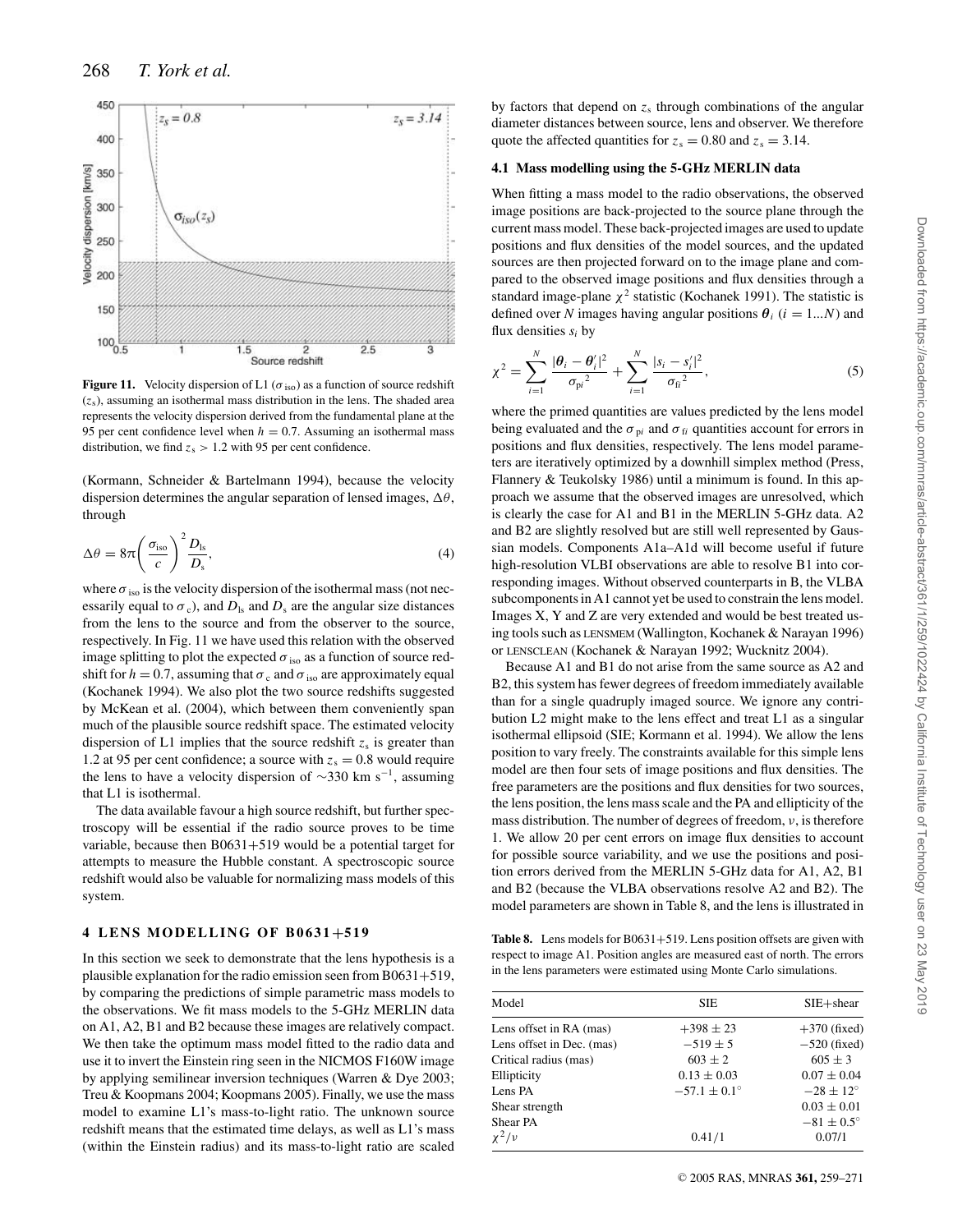

**Figure 12.** Lens models applied to B0631+519. The upper panel shows the best single SIE model. The lower panel shows the best SIE+shear model when the lens galaxy position is fixed to the measured optical/infrared galaxy position. The ellipse in each panel is the four-image critical curve. The dashed contour lines represent the time delay surface of the lens relative to image A1. The contours in the upper panel begin at 1.23 *h*−<sup>1</sup> d (for the first contour surrounding A1/A2) and increase in steps of 2.05 *h*−<sup>1</sup> d. In the lower panel, the first contour surrounding A1/A2 represents 1.11 *h*−<sup>1</sup> d and the contours increase in steps of 1.88 *h*−<sup>1</sup> d. The contour levels are calculated for a source redshift of 3.14, and should be multiplied by a factor of 3.5 for  $z_s = 0.80$ . The lensed images are represented by filled circles. The inset diagram shows the source plane; the asteroid curve is the four-image caustic, and filled circles represent the modelled source positions. The estimated position of the source responsible for images Y, Z and the arc X is marked by a light-grey filled circle.

Fig. 12. The optimum model has a reduced  $\chi^2$  of 0.41, with roughly equal contributions from flux densities and image positions.

Next, we fixed the galaxy position to that determined optically in Section 3, and added an external shear to the model. This SIE+shear model was then fitted to the MERLIN image positions and flux densities. The optimum model had a reduced  $\chi^2$  of only 0.07 for one degree of freedom, suggesting that the random errors on the constraints were overestimated. Reducing the flux density errors from 20 to 5 per cent results in a reduced  $\chi^2$  of 0.5, which is dominated by the contributions from the image positions. The optimum model parameters do not change significantly when the flux density errors are reduced. The optimum model parameters are listed in Table 8 and the model is illustrated in Fig. 12. We note that the position of the best SIE-only lens is consistent with the optical lens position within the errors. The time delay between A1 and B1 is predicted to be 10.2 *h*−<sup>1</sup> d with the SIE model or 8.5 *h*−<sup>1</sup> d with the SIE+shear model for a source redshift of 3.14.

The lens modelling we have performed shows that the A1, A2, B1 and B2 components can be understood as lensed images of two distinct sources. It seems that A1 and B1 are images of a compact radio core having a flat (synchrotron self-absorbed) spectrum, while A2 and B2 arise from a more extended region of emission to the west of the core, probably a radio lobe. Images A1 and A2 have positive parity, while images B1 and B2 have negative parity. Incorporating images X, Y and Z is more difficult because they are all relatively extended compared to the A and B images, and the radio spectra indicate that these images arise from a third source. Back-projecting the positions of the Y and Z images (from the 1.7-GHz MERLIN data) to the source plane, along with the brightest point on arc X, produces an approximate source position of +0.41 arcsec east and −0.49 arcsec north relative to A1 (marked in Fig. 12). The model thus suggests that the X, Y and Z images are produced by a counterlobe on the eastern side of the source that happens to lie inside the four-image caustic. With only the VLA data, showing X and Y but no Z, a model involving emission only on the western side of the source's core might also be plausible.

# **4.2 Non-parametric delensing of the Einstein ring**

The blue colour of galaxy L2 and its consequent apparent absence in the *HST*-NICMOS F160W image, allows us to make use of the infrared Einstein ring to further test the validity of the lens mass model of CLASS 0631+519, which is based on the MERLIN radio data alone.

The Einstein ring is delensed (see Warren & Dye 2003; Treu & Koopmans 2004; Koopmans 2005), using the SIE+shear model from Table 8. It is stressed that the lens mass model is not adjusted in any way to better fit the observed Einstein ring. A TINYTIM generated PSF is used to account for blurring of the image. The structure of the Einstein ring is remarkably well reproduced (Fig. 13), given that the lens mass model was only fitted to the radio jet structure. Despite the overall good quality of the reconstruction, a clear deviation from the model is found in the residual image, just north of L1 on the Einstein ring and slightly offset from the position of L2. Neither varying the mass model, nor alleviating the regularization can remove the feature completely.

We propose two possible explanations for this apparent 'anomaly': (i) it is due to residual emission from L2 – still present at a low level in the NICMOS-F160W image – or a dwarf-galaxy associated with L1, or (ii) it is due to a small-scale perturbation of the lens mass model by the presence of L2, creating an anomaly in the ring (Koopmans 2005) similar to flux-ratio anomalies in compact lensed sources (e.g. Mao & Schneider 1998). Although the first explanation(s) cannot be completely excluded, the anomaly is situated near the brightness peak of the Einstein ring, appears to follow the curvature of the ring and is offset from the centroid of L2. Each of these observations seems to support the second explanation. As shown in Koopmans (2005), one would indeed expect such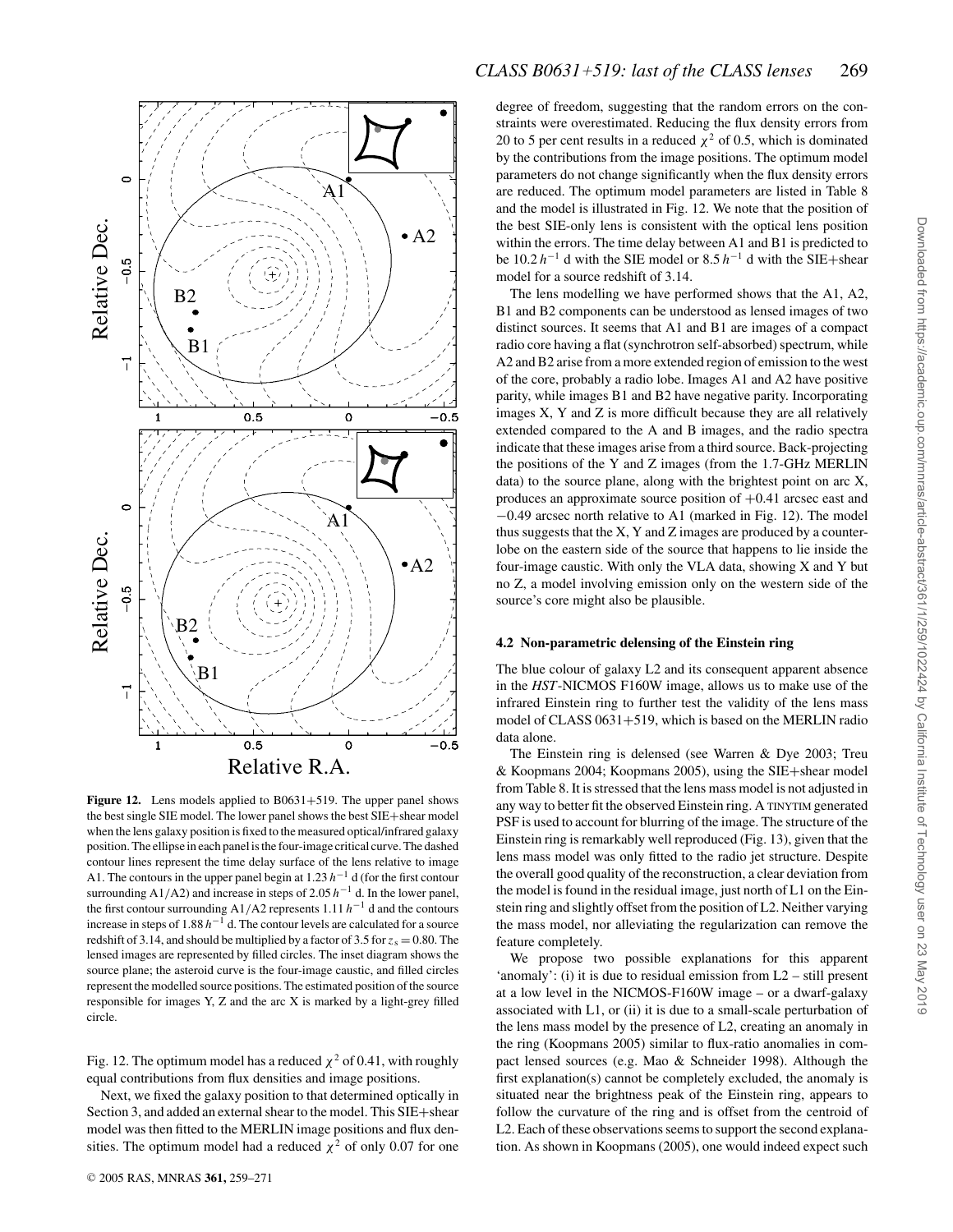

Figure 13. Non-parametric lens reconstruction of CLASS B0631+519. Top left: the galaxy-subtracted NICMOS image of the Einstein ring. Top right: the best reconstruction of the observed Einstein ring. Bottom left: the residuals between observations and the model. Bottom right: the reconstructed source brightness distribution. For the source reconstruction, we use a 30  $\times$  30 pixel grid with a scale of 0.02 arcsec pix<sup>-1</sup>. We mask all image pixels below  $3\sigma$  (indicated in the image reconstruction;  $\sigma = 0.011$  counts  $pix^{-1}$ ). The regularization parameter for the source is  $\lambda_s = 0.04$ , resulting in  $\chi^2$ /d.o.f.  $\approx$  1. We use a regularization matrix that minimizes the curvature of the source (see Koopmans 2005). Note that a significant 'anomaly' is left in the residual image (see text). The two circles in the residual image indicate the centroids of L1 (at the origin of the plot) and L2 at −0.33 arcsec east, +0.74 arcsec north of L1.

anomalies in Einstein rings, as a result of tiny perturbations of the dominant lens potential. The foreground galaxy L2 could provide the required perturbation. A full analysis of the nature of the anomaly, however, is beyond the scope of this paper.

#### **4.3 Mass-to-light ratio of L1**

We have sufficient information to estimate the *B*-band mass-to-light ratio of L1 in the region enclosed by the lensed images. The mass *M* between the lensed images of a source (in the case of a circularly symmetric lens) is related to the image separation  $\Delta\theta$  and the angular diameter distances  $D_1$  (observer to lens),  $D_s$  (observer to source) and  $D_{\rm ls}$  (lens to source) by

$$
M = 3.074 \times 10^7 \frac{D_1 D_s}{D_{\text{ls}}} (\Delta \theta)^2,
$$
 (6)

where  $\Delta\theta$  is given in arcsec. The estimate is significantly affected by the unknown source redshift (but not by assumptions concerning the distribution of mass inside the radius of the images). The ratio of angular diameter distances in equation (6) decreases by a factor of ∼3.5 when the source redshift is increased from 0.8 to 3.14. We therefore estimate the lensing mass using both of the suggested redshifts for the source listed in McKean et al. (2004), because they conveniently span most of the range of plausible source redshifts. The separation between images A1 and B1 is  $1.162 \pm 0.003$  arcsec, which at the redshift of L1 corresponds to a linear distance of 5.6 *h*−<sup>1</sup>

kpc. From equation (6) we estimate the mass of L1 within the images at  $2.17 \pm 0.01 \times 10^{11} h^{-1} M_{\odot}$  using a source redshift of  $z_s = 0.80$ or 6.27 ± 0.03 × 10<sup>10</sup>  $h^{-1}$  M<sub> $\odot$ </sub> using  $z_s = 3.14$ . Combining these estimates with the rest-frame *B*-band absolute magnitudes derived from the Sérsic profile fits in Section 3.3 (corrected for a 1.16-arcsec diameter aperture) produces estimates for the mass-to-light ratio of L1 in the *B* filter of  $15 \pm 2 h$  M<sub>O</sub>/L<sub>O</sub> using  $z_s = 0.80$ , or  $4.3 \pm$  $0.4 h \text{ M}_{\odot}/\text{L}_{\odot}$  using  $z_s = 3.14$ . We have taken the absolute magnitude of the Sun in *B* to be 5.54. The mass-to-light ratio estimates apply to the central region of L1 encircled by the lensed images (i.e. that within a mean radius of 2.8 *h*−<sup>1</sup> kpc from L1's centre). Both figures are comparable with *M*/*L* estimates from local ellipticals (Gerhard et al. 2001), although the figure for  $z_s = 3.14$  is relatively low given  $h = 0.7$ .

# **5 CONCLUSIONS**

Together, the radio and optical/near-infrared observations presented here show that CLASS B0631+519 can be understood as a gravitational lens system. A simple SIE+shear mass model successfully reproduces features of the radio observations, and a non-parametric approach to the near-infrared data has identified the perturbing effect of L2 on the smooth lensing properties of the system. The mass modelling carried out so far leads us to conclude that the background radio source probably consists of three radio components in a classic double-lobed core-jet arrangement. The eastern lobe is located inside the quad-image caustic for the system and is lensed into the arc X and the more compact images Y and Z. The core region is doubly imaged into A1 and B1, while the western lobe is lensed into images A2 and B2. The magnification provided by the lens and the high resolution of the VLBA have allowed identification of the flat-spectrum AGN core and revealed jet components from both the approaching and the receding jets. The near-infrared source centre coincides with the radio source positions to within the errors.

The wealth of constraints available means that this system will benefit from application of deconvolution/inversion techniques that can utilize the extended images seen in the radio data. Having a good mass model for this system will allow us insights into the mass distributions of ellipticals at redshifts of 0.6, information that is not readily available in any other way. The hints of radio source variability mean that it may be possible to determine a radio time delay and use it to measure the Hubble constant.

This lens system is relatively unusual in having two galaxies of different redshifts present along the line of sight to the source, a situation that also occurs in CLASS B2114+022 (King et al. 1999; Augusto et al. 2001) and in PKS 1830−211 (Pramesh Rao & Subrahmanyan 1988). In B2114+022, the effect of the nearer lens is much more significant than in B0631+519 (Chae, Mao & Augusto 2001). In PKS 1830−211, the nearer lens was detected through its H<sub>I</sub> absorption (Lovell et al. 1996) at a redshift of 0.19 (the main lensing galaxy has a redshift of 0.886). The correct interpretation of the optical data in PKS 1830−211 is presently unclear, although the main lens is certainly a face-on spiral (Courbin et al. 2002; Winn et al. 2002).

Although L2 appears to have a relatively minor influence on the lensing properties of  $B0631+519$ , the radio emission from the lensed source must pass through L2's ISM. Searches for molecular absorption lines may be worthwhile to provide extra information on the nature of this galaxy. The mass distribution in L2 may well be constrainable with further non-parametric modelling work.